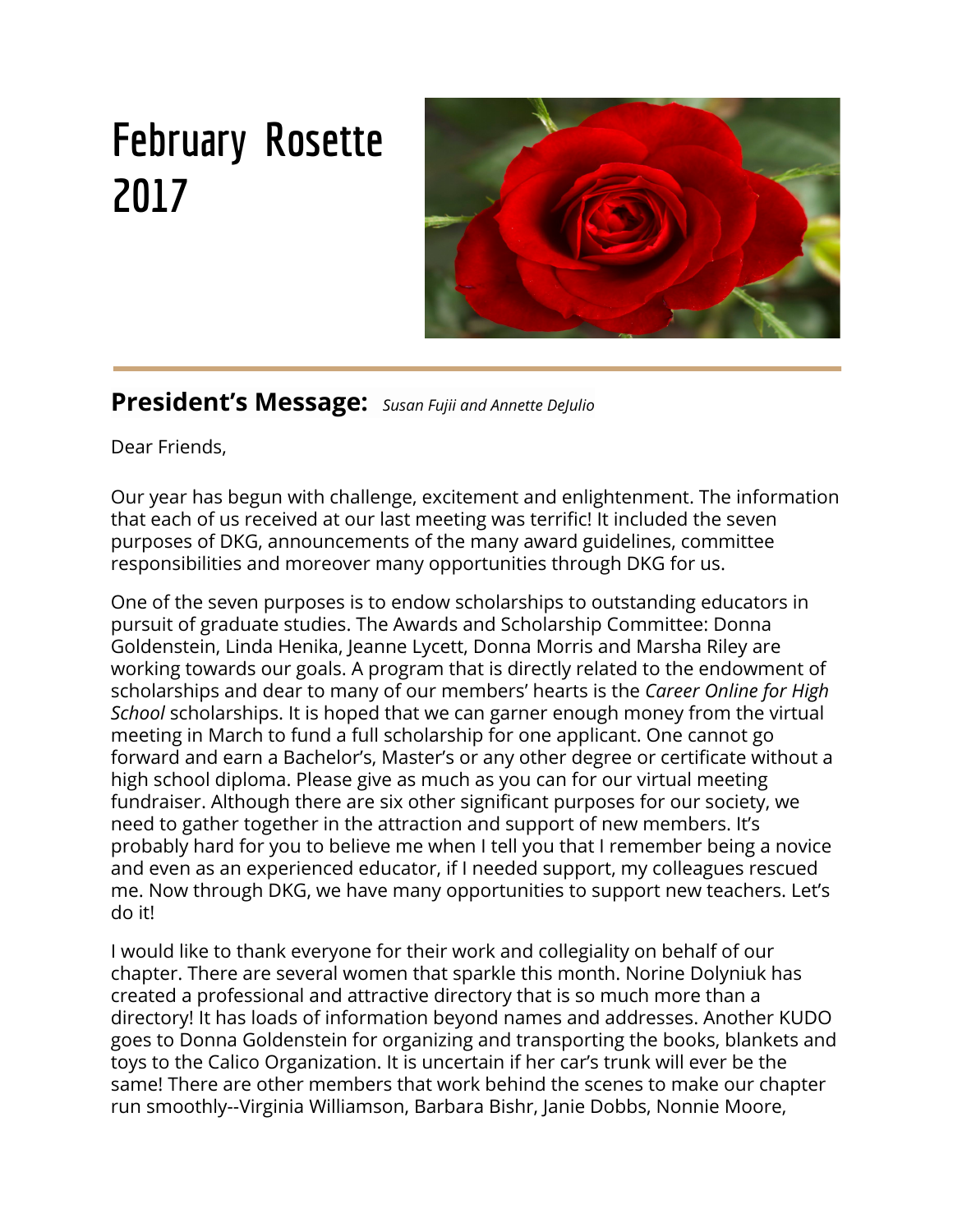Karen Bercovitz, Marilyn Baker-Madsen, Jennifer Gonsalves, Jean Groth and so many more. If your name does not appear, please know you are not forgotten, but appreciated. Roses to all.

Our February meeting was a joint meeting with the Zeta Zeta Chapter of DKG at the Crow Canyon Country Club (BTW, the chicken was delicious. I know nothing about the pasta!). We carpooled with conversation and laughter, making the distance short. It was an enjoyable way to share ideas and make new friends. A feeling of unity in working towards life changing goals in education was present all through the evening. A grand thanks to our hosts, Zeta Zeta.

Don't forget that our March meeting is a virtual one. Please send in your dollars to Nonnie Moore or Susan Levy.

Nonnie Moore: 3309 Streamside Circle, #303, Pleasanton, CA 94588 Susan Levy: 3386 Estero Drive, San Ramon, CA 94583

Stay safe, warm and dry,

Annette and Susan



### **Alpha Omega Chapter, Delta Kappa Gamma Meeting/January 17, 2017/ Minutes**

**Present:** Marilyn Baker-Madsen, Barbara Bishr, Peggy Collett, Noreen Dolyniuk, Susan Fujii, Donna Goldenstein, Jennifer Gonsalves, Mary Ann Gonsalves, Jean Groth, Bonnie Hansen, Linda Henika, Susan Levy, Stephanie Magallon, Nonnie Moore, Nancy Wales, Virginia Williamson.

**Guests:** Cynthia Ball, Diana Sawin

**Presentation.** Following dinner and the business meeting, Diana Sawin, DKG California State Support Team for Emerging Professionals (STEP) committee and Virginia Williamson, DKG California State Membership Committee and Past President of Alpha Omega Chapter, made a presentation on "Building Our Voices Through DKG." The presentation provided an historical background on Delta Kappa Gamma International, founded in 1929, Chi State-California, founded in 1936 and Alpha Omega Chapter-Hayward, founded in 1947. Virginia charted International with 17 Countries and an International Convention in even years, Southwest Region with 4 Regions and a Regional Conference in odd years, California with 18 Regions and a State Convention every year in May, and Area III with 9 Chapters including Alpha Omega and an Area Conference every year in October. Virginia reminded us of the 7 Purposes of DKG and spoke about our areas of focus – Making a Difference, Having an Impact, Giving to the Community and Lifelong Learning. She also spoke about attracting women to our organization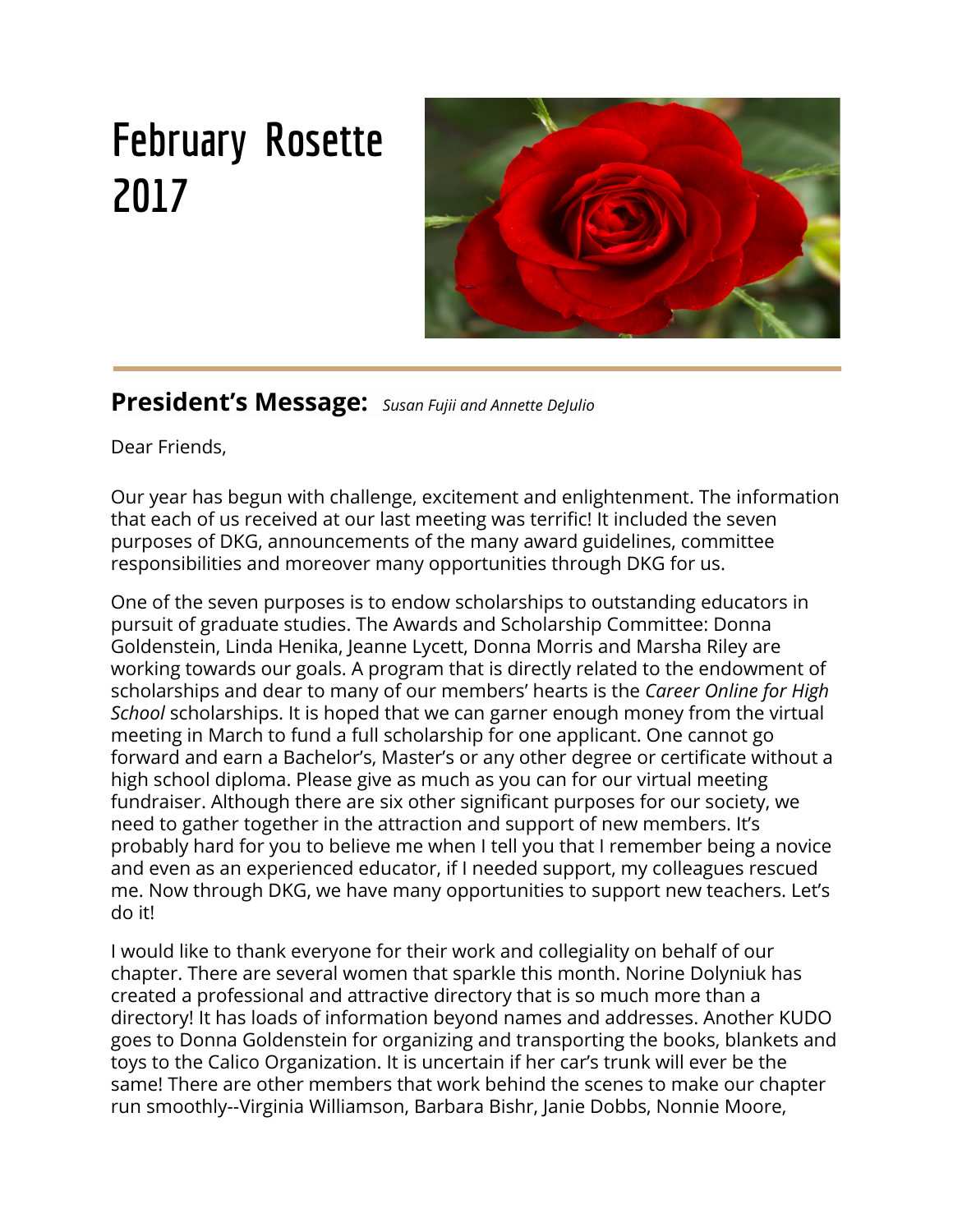by giving the gift of membership. Diana Sawin spoke about opportunities through DKG and the Penne Ferrell Fund Literacy Awards for non-DKG educators. She also spoke about THAT hours. Diana shared the story of her journey with DKG. The presentation ended with a video produced by DKG California called Each One Reach One.

**Call to Order.** The meeting was called to order by Co-President, Susan Fujii. She advised that Co-President, Annette De Julio, was unable to attend due to illness.

**Welcome Members and Guests.** Co-President, Susan Fujii, extended a warm welcome to members and guests, Cynthia Ball and Diana Sawin**.**

**Approval of Minutes.** It was moved by Bonnie Hansen and seconded by Nonnie Moore to approve the minutes as presented. The motion passed.

**Treasurer's Report.** Co-Treasurer, Nonnie Moore, directed attention to the Treasurer's Report for December 2016. She noted that \$1,000 was provided to our Community Partner, CALICO. It was moved by Norine Dolyniuk and seconded by Virginia Williamson to accept the Treasurer's Report for November as presented. The motion passed.

**Correspondence.**  Donna Goldenstein read two letters from CALICO thanking the Alpha Omega Chapter for their generous monetary donation and for the of books, toys, blankets and Teddy Bears for the children who are served by their organization.

#### **Old Business.**

Scholarship Committee Proposal – Linda Henika related that the Scholarship Committee is proposing that the annual \$1,000 scholarship for a new teacher be continued and that three \$300 scholarships be made available to classroom teachers in support of classroom projects. It was moved by Barbara Bishr and seconded by Jennifer Gonsalves to accept this proposal. The motion passed.

Rosette Deadline – Barbara Bishr reminded the group that the Rosette is published online on the 10th of each month. She and Janie Dobbs would be grateful to receive submissions before the 10th of each month, or early on the 10th to be included in each addition that is posted later in the day.

#### **New Business:**

Library Literacy Program – Jean Groth moves and Virginia Williamson seconds the money raised from the Virtual Meeting be used to provide a scholarship for the Career Online High School that is being offered by the Literacy Program that offers adults the opportunity to earn an accredited high school diploma and career certificate. A discussion follows the motion and includes the suggestion that money raised at the virtual meeting go instead to support an additional scholarship for a new teacher. Concern for our chapter having enough money to support all our sponsorships was raised. The question was called and the motion passed.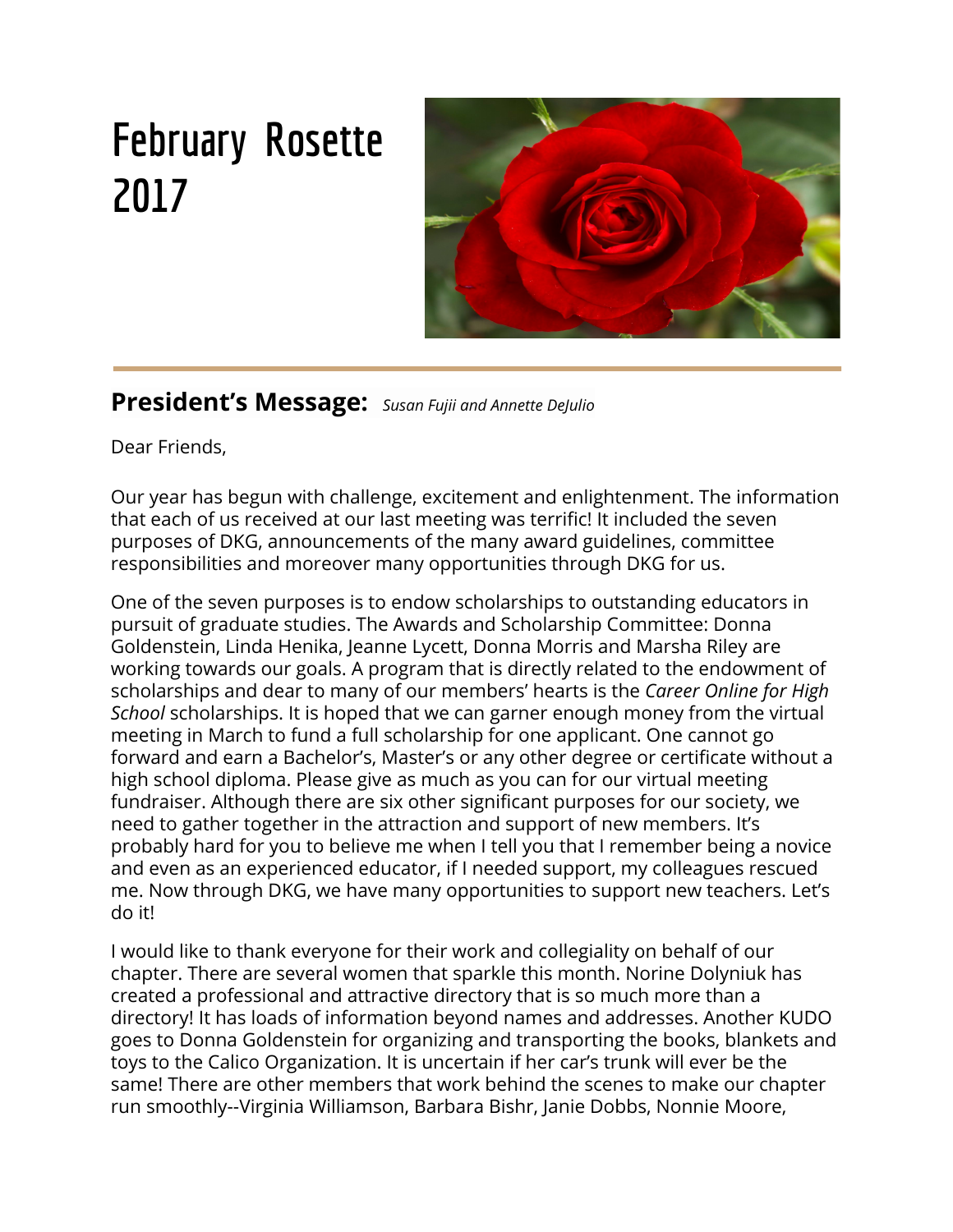**February Joint Meeting with Zeta Zeta Chapter –** Virginia Williamson informed the group that the Alpha Omega Chapter will join the Zeta Zeta Chapter for a joint meeting on Wednesday, February 8, 2017. The meeting will be held at the Crow Canyon Country Club in Danville. A registration form was distributed and and the registration deadline is January 30, 2017. The cost of the dinner is \$35.

**Fundraising –** Jennifer Gonsalves suggested that we consider holding a Bunco fundraiser at the China Bistro. There was general agreement that this was a good idea.

**President's Handbook –** Co-President, Susan Fujii spoke about characteristics of a healthy Chapter outlined in the President's Handbook and noted that our Chapter met many of the criteria.

**Red Roses –** Norine Dolyniuk was recognized for publishing a beautiful Directory for our Chapter. Kudos were given to Barbara Bishr and Janie Dobbs for their work in online publishing of The Rosette, our Chapter's monthly newsletter.

**Adjournment.** The meeting was adjourned by Co-President, Susan Fujii, at 7:20pm.

**Next Meeting:** February 8, Joint Meeting with Zeta Zeta at the Crow Canyon Country Club. 5:15 Social/6:00 Dinner.

**Meeting Dates:**  February 8 (joint meeting with Zeta Zeta), March Virtual, April 25, May 17.

**Respectfully Submitted,**

Marilyn Baker-Madsen **Recording Secretary**

ce les successful, ing to  $\epsilon$ ictureCoaching.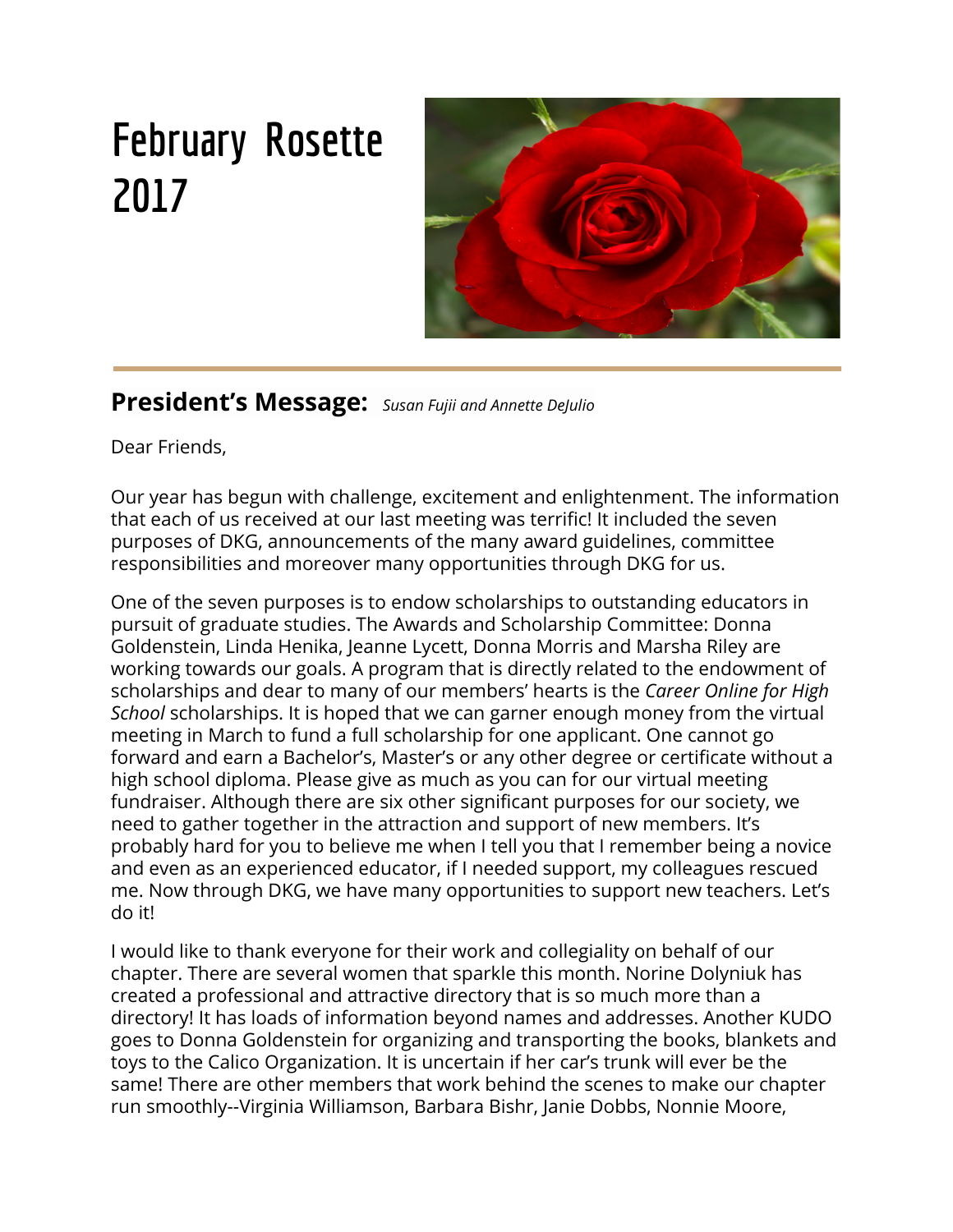| Æ<br>Æ                                                                                                                                                                                                                                                                                                                                                                                                                                                                                                         |                                   |   |
|----------------------------------------------------------------------------------------------------------------------------------------------------------------------------------------------------------------------------------------------------------------------------------------------------------------------------------------------------------------------------------------------------------------------------------------------------------------------------------------------------------------|-----------------------------------|---|
| HfYUgifYfÑg FYdcfhÆ Æ<br>KEEP<br>Æ<br>CALM<br>: YVfi Ufm%ž &\$%+Æ<br><b>AND</b><br><b>VOTE ME</b><br>Æ<br>Æ<br><b>REASURER</b><br>Æ                                                                                                                                                                                                                                                                                                                                                                            |                                   |   |
| 6Y[]bb]b[ 6U`UbWY %#%\$#%+Æ                                                                                                                                                                                                                                                                                                                                                                                                                                                                                    | $\cdots$ $( -\%)$ ") ( $\angle$ E |   |
| Æ                                                                                                                                                                                                                                                                                                                                                                                                                                                                                                              |                                   |   |
| 91 dYbX]hifYg Æ Æ<br>⋯⋯⋯7\YZÑj9ldYf]YbWY                                                                                                                                                                                                                                                                                                                                                                                                                                                                       | $1.11111 - 1.11111$               |   |
| $Bcf]bY8c'mbii$ fDf $]bh]b[$ X $]fYWtofnt$                                                                                                                                                                                                                                                                                                                                                                                                                                                                     | $\frac{1}{2}$ %+&"' %Æ            |   |
| Bcf]bY 8c`mb]i_fA U]`]b[X]fYVMcfmL                                                                                                                                                                                                                                                                                                                                                                                                                                                                             | $8'$ $8\sqrt[3]{8}$               |   |
| Æ Æ<br>$HchU^{\dagger}9I dYbXJhi fYg \quad \mathcal{F}$<br>Æ                                                                                                                                                                                                                                                                                                                                                                                                                                                   | $^{\circ}$ ) - %") % $E$          |   |
| FYWJdhgÆ                                                                                                                                                                                                                                                                                                                                                                                                                                                                                                       |                                   |   |
|                                                                                                                                                                                                                                                                                                                                                                                                                                                                                                                | $(8)$ "\$\$Æ                      | Æ |
|                                                                                                                                                                                                                                                                                                                                                                                                                                                                                                                | $(\alpha)$ $\psi$                 |   |
| Æ Æ                                                                                                                                                                                                                                                                                                                                                                                                                                                                                                            |                                   |   |
| $\label{eq:3} \begin{split} \mathcal{F}_{\mathcal{A}}(\mathcal{A})&=\mathcal{F}_{\mathcal{A}}(\mathcal{A})\mathcal{F}_{\mathcal{A}}(\mathcal{A})\mathcal{F}_{\mathcal{A}}(\mathcal{A})\mathcal{F}_{\mathcal{A}}(\mathcal{A})\mathcal{F}_{\mathcal{A}}(\mathcal{A})\mathcal{F}_{\mathcal{A}}(\mathcal{A})\mathcal{F}_{\mathcal{A}}(\mathcal{A})\mathcal{F}_{\mathcal{A}}(\mathcal{A})\mathcal{F}_{\mathcal{A}}(\mathcal{A})\mathcal{F}_{\mathcal{A}}(\mathcal{A})\mathcal{F}_{\mathcal$<br>HchU`FYWJdhg```<br>Æ |                                   |   |
| $9bX]b[$ 6U`UbVY $3.4\%$ $8.4\%$ $3.4\%$ $3.4\%$ $3.4\%$<br>Æ                                                                                                                                                                                                                                                                                                                                                                                                                                                  |                                   |   |
| FYgdYVWZi ``m gi Va ]hhYXžÆ                                                                                                                                                                                                                                                                                                                                                                                                                                                                                    |                                   |   |
| B cbb]Y A ccfYÆ                                                                                                                                                                                                                                                                                                                                                                                                                                                                                                |                                   |   |
| Æ<br>Æ                                                                                                                                                                                                                                                                                                                                                                                                                                                                                                         |                                   |   |
| $\mathcal{A}% _{T}=\mathcal{A}_{T}\!\left( a,b\right) ,\ \mathcal{A}_{T}=\mathcal{A}_{T}\!\left( a,b\right) ,$                                                                                                                                                                                                                                                                                                                                                                                                 |                                   |   |
| $\mathcal{A}% _{T}=\mathcal{A}_{T}\!\left( a,b\right) ,\ \mathcal{A}_{T}=\mathcal{A}_{T}\!\left( a,b\right) ,$                                                                                                                                                                                                                                                                                                                                                                                                 |                                   |   |
|                                                                                                                                                                                                                                                                                                                                                                                                                                                                                                                |                                   |   |
|                                                                                                                                                                                                                                                                                                                                                                                                                                                                                                                | Æ                                 |   |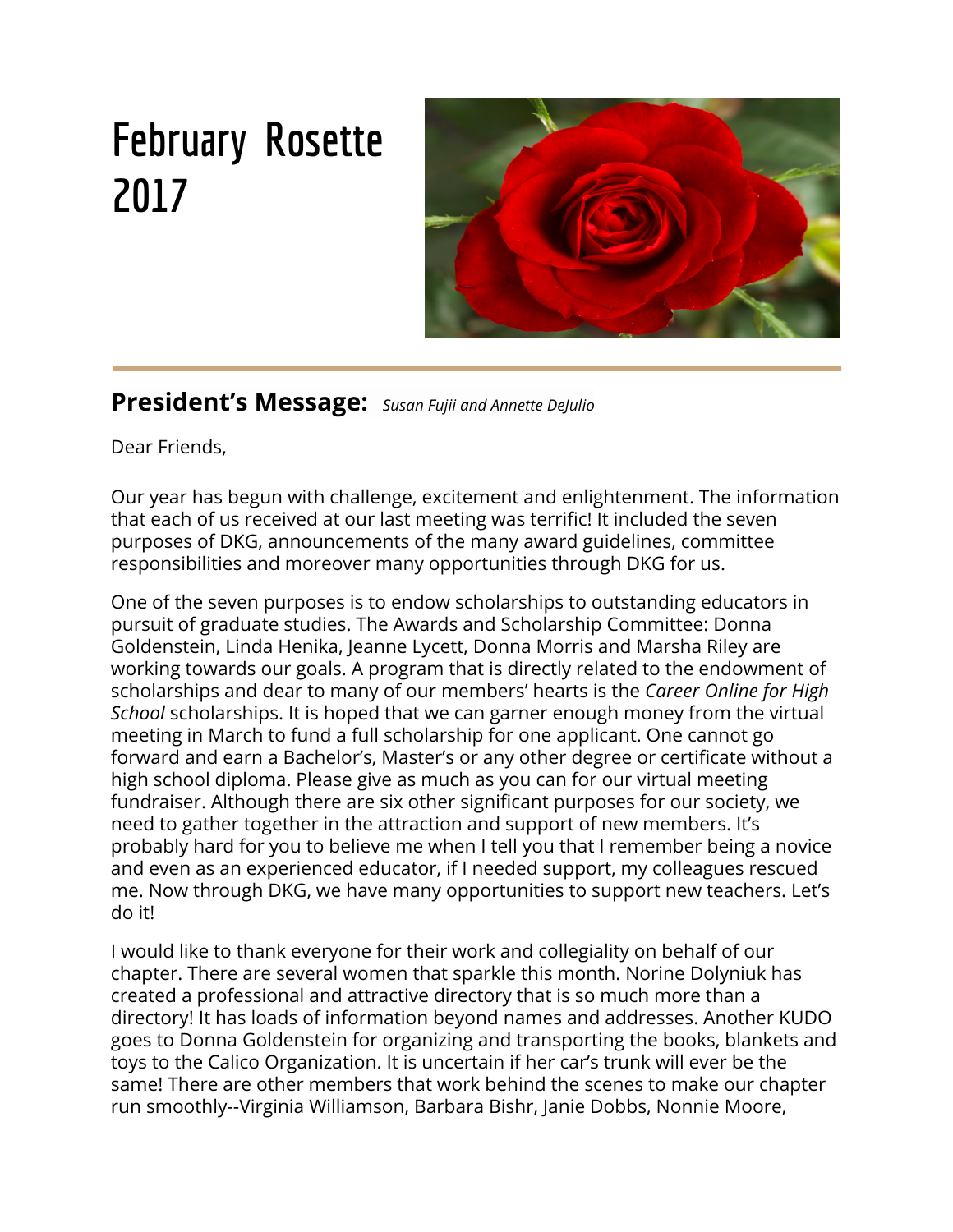

A UfW `]q C i f `J ]fhi U`A YYh]b[ °Æ 5 Vci h hYb mYUfg U[cžci f W UdhYf j chYX hc \Uj Y cbYÆ j]fhi U a YYh]b[ 'Yj YfmmYUf" B c cbY k ci `X \Uj Y hc d`UbÆ Udfc[fUacfXfYggidhc[ccihcbUW]`mb][\h"Æ =bqhYUX k Y k ci `X qhUmWtnmUh \ca Y UbX XcbUhY h\YÆ Wah cZ h\Y X]bbYf hc h\Y GW\c`Ufg\]d : i bX" H\]g nYUf Æ k Y j chYX hc U`cWLhY h\Y a cbYmW YWhYX hc h\YÆ < Unk UfX Di V`]W@|VfUfmUbX 7U`]Zcfb]U GhUhY @|VfUfm@jÆ

7UfYYf C b@bY < ][\GW\cc`"Cif XcbUh]cb cZ "%\$\$ k]`gdcbgcf cbY gW\c`Ufg\]d ]bÆ h\]qbYk dfc[fUa "fl cf a cfY ]bZcžWXYW ci h k k k "WUfYYfcb`]bY\q"cf[ŁÆ Æ

K Y`\UjY`(%a Ya VYfq`]b`5`d\U`Ca Y[U"=Z`kY`YUW\`XcbUhYX``&) žkY`k ci `X`Wc``YWhÆ ~%&) ~=b h\Y dUgh gca Y \Uj Y XcbUhYX a cfY UbX gca Y bch Uh U`" =h ]q ]a dYfUh]j YÆ h\Uh h\]g mYUf Yj YfmcbY \cbcfg ci f Wa a ]ha Ybh"AE

D'YUqY qYbX mcif WXYW hc a Y. Æ

B cbb]Y A ccfYAE

 $'$  \$-GhfYUa qJXY 7]fWY  $\frac{1}{2}$  \$'E

```
DYUqUbhcbž 75 - (), AE
```
Æ

7cb[fUhi `Uh]cbq hc 8cbbU; c`XYbqhY]b Zcf VY]b[ h\Y Z]fqh hc [Yh \Yfq ]b A Æ



# **A YaWfg\dA Utinfgi**

5 d\UCa Y[U7\UdhYf a Ya Wfgk cf\_hc[Yh\Yf hc a U\_Y Us X]ZZYFYbW Zcf YXi WznicbžZcf YXi Wzniców Zcf H Ys Wza a i b]lm°K Ygi ddcfhYXi Wh]cbU "Y[]gUn]cbžk Ys Wobhibi Yhc W``]ZY!`cb[ ``YUfbYfoğUbX k Ygi ddcfhYUWs ch Yf Ib XYj Y cd Ibl ci f `YUXYfq\ Id q T`d' C \ zmYq UbXs k Y\U YZ bžhcc°s

A Ya Wfg\]d ]b 8?; ]gU[]Znk Y Wb cZYf hcs  $\overline{\mathbf{S}}$ ch Yfg + Wo dfcj JXY a Ubm[fck h UbX Ybf]Wa Ybhcddcfh b]h]Yg Zcf bYk a Ya Wfgis UbX VmUXX]b[ hc ci f bi a Wfgk Yk ]``]bVfMUgY ci f UV]`]mhc Xc h Yk cf\_k YfY Xc]b[ 's @MngWcb h Y`cc\_ci hZcf grfcb[k ca Yb YXi Wrcfglrc Wdbg|XYf |bj |Hb[hc ^c|b i g's B YI ha cbh ]gci f j ]fh U a YYHb[ a cbh žgc Yng Wdbg|XYf ]bj ]Hb[ UWc YU i YžZf]YbXis  $cf$  bY|| \ Vcf hc ci  $f$  5df] a YMb| "UHYUWYfžUXa ]b]qhfUrcfž"]VfUf]Ub cf ch Yf gi ddcfhs dYfocbbY žk cf\_]b[ cf fYr]fYXždfYgWcc`'h fci [\ i b]j Yfg]m"" 5 k ]XY fUb[YcZs Yi dYfrjgY UbX Yi dYf]YbW'k ]``grYb[ h Yb ci f WUdhYf UbX Ybf]W ci f a Ya VYfg' @Yhos each one reach one<sup>\*</sup> S

> J If IblUK I la ccbs A Ya Wfo Id 7 ca a IHY's

 $\mathsf{s}$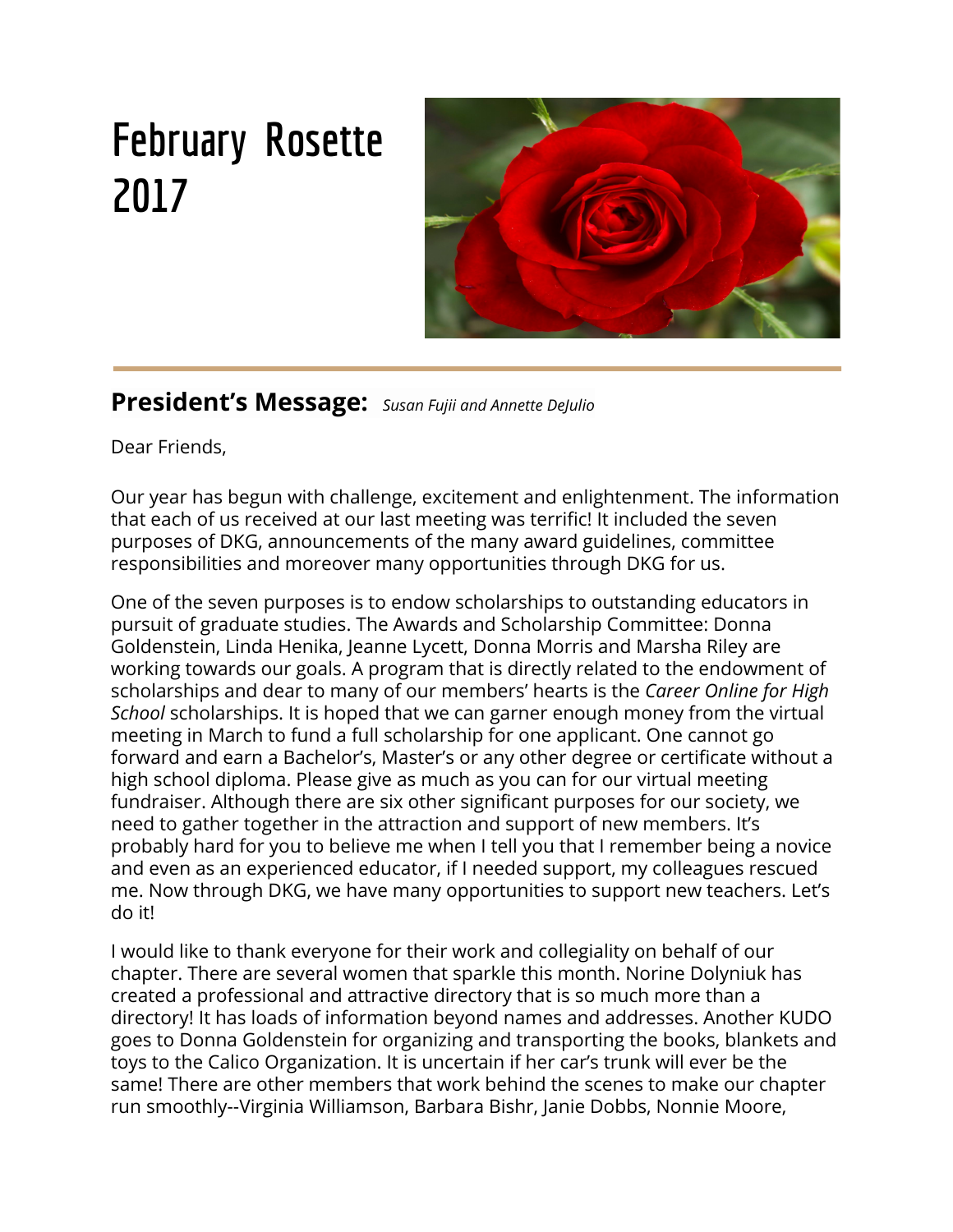

s *@***Y** [ ]q`Uh]j Y B Yk qÆ **¬¬**

s

**¬**

 $7$ CBH57H 588F9GG9G : CF ; CJ9FBA9BHAE =B: CFA 5H=CB | "G"; CJ 9FBA 9BH 7CBH57H =B: CFA 5H=CB WUb VYÆ **CVhUJbYX** h\fci [\ 7cb[fYgg]cbU Gk]hVNVcUfX % , \*\*! ' &+!, \*+\$ On\]g ]g U hc `AE IVAT bi a VYFQ<sup>-</sup> Mci WUb WcbhUWh mci f 7cb[fYgga Ub UbX GYbUhcf h\fci[\h\]g E bi a VYf k ]h\ci h dUm]b[ `cb[ X]ghUbW W Uf [Yg"*A*E

9a U] UWWYgg UbX UXXfYggYgÆ

\hhd. ##k k k "\ci gY" [cj # Zcf a Ya VYfg cZ h\Y < ci gY cZ FYdfYgYbhUh]j YgÆ \hhd. ##k k k "gYbUhY" [cj # Zcf a Ya VYfg cZ h\Y l "G" GYbUhYÆ

**K** \]hY < ci gY % &\$&! () \*! %%% & E

: = J 9 7 C B G H = HI 9 B H 7 C B H 5 7 H G K = @ 2 7 5 I G 9 5 @ 9; = G @ 5 H C F H C D 5 M **E 69F=CIG 5HH9BH=CB HC 5 : = J 9B = GGI 9" Æ** 

### **¬**



# $\colon$  XVFi Ufri8?;  $\left($  A YVFI $d\right)$

Our joint meeting with the DKG Zeta Zeta chapter was a huge success and a lot of fun. Thank you so much for inviting our Alpha Omega chapter to join you!

**¬**

**Co-presidents, Carmen Burks and Carol Rowley,of Zeta Zeta Chapter**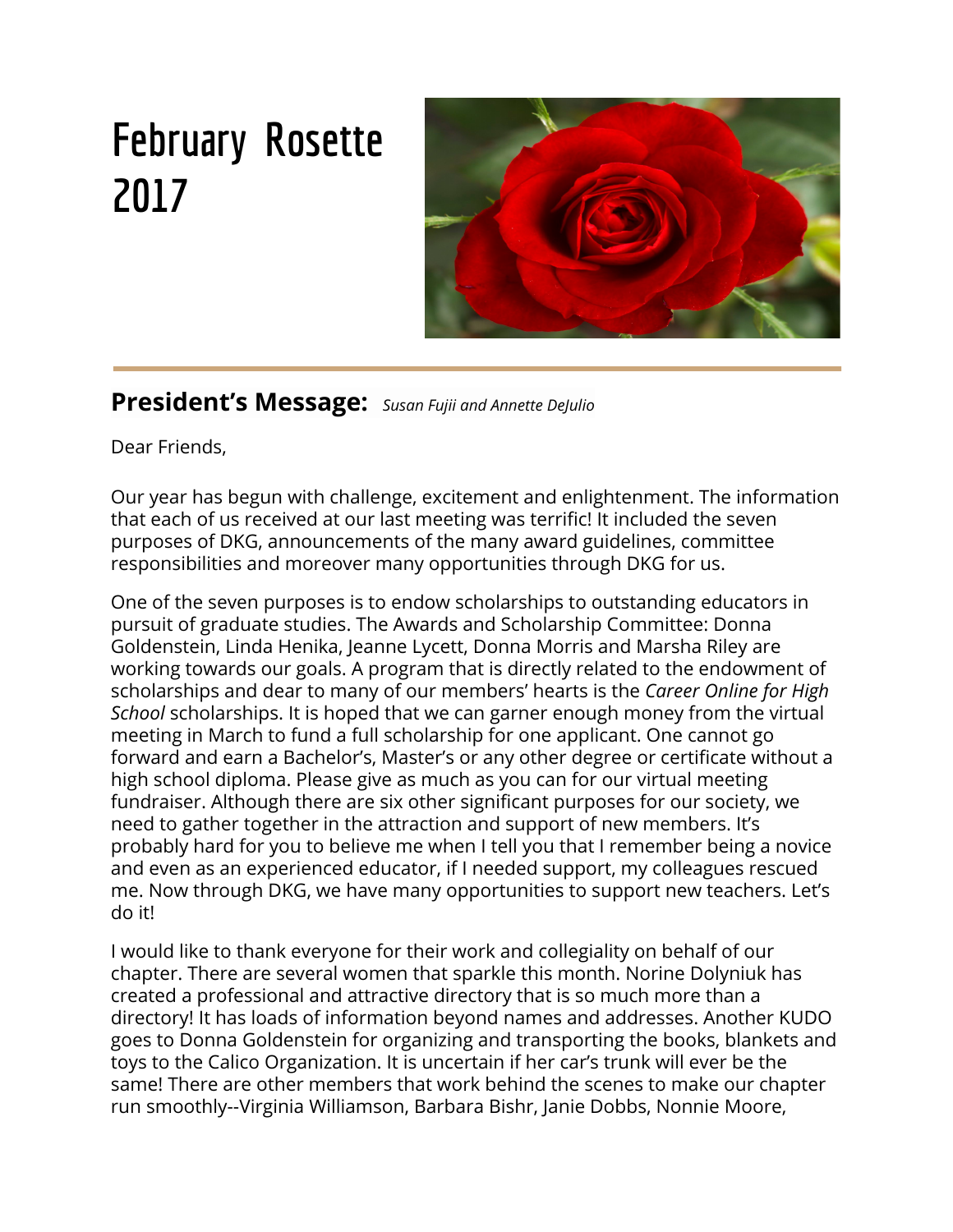

**Donna Goldenstein & Jeanne Lycett**



**Virginia Williamson, Susan Fujii and Annette DeJulio**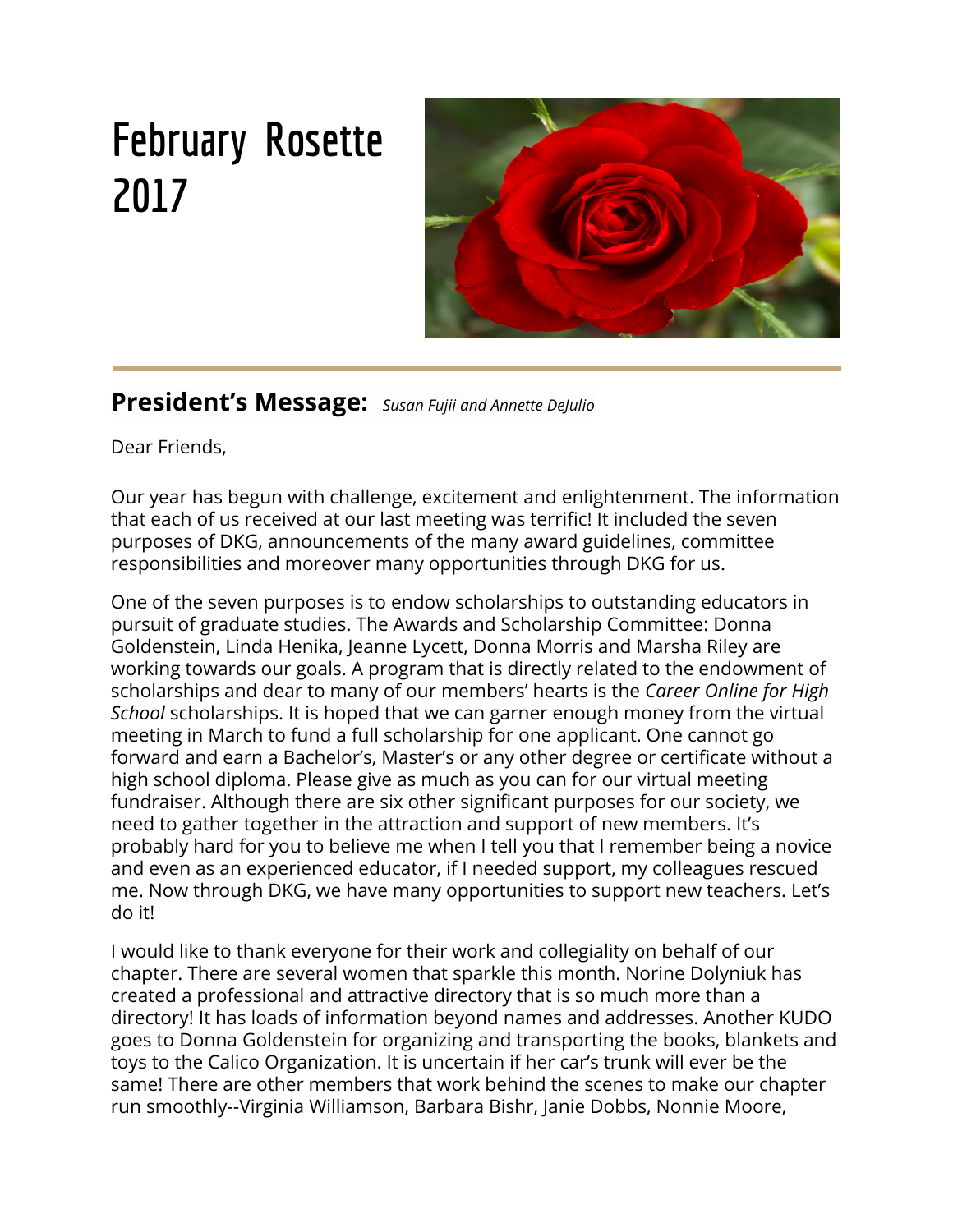

**Linda Henika, Barbara Bishr, and Nancy Wales**



**Jean Groth, Marilyn Baker-Madsen and Virginia Williamson**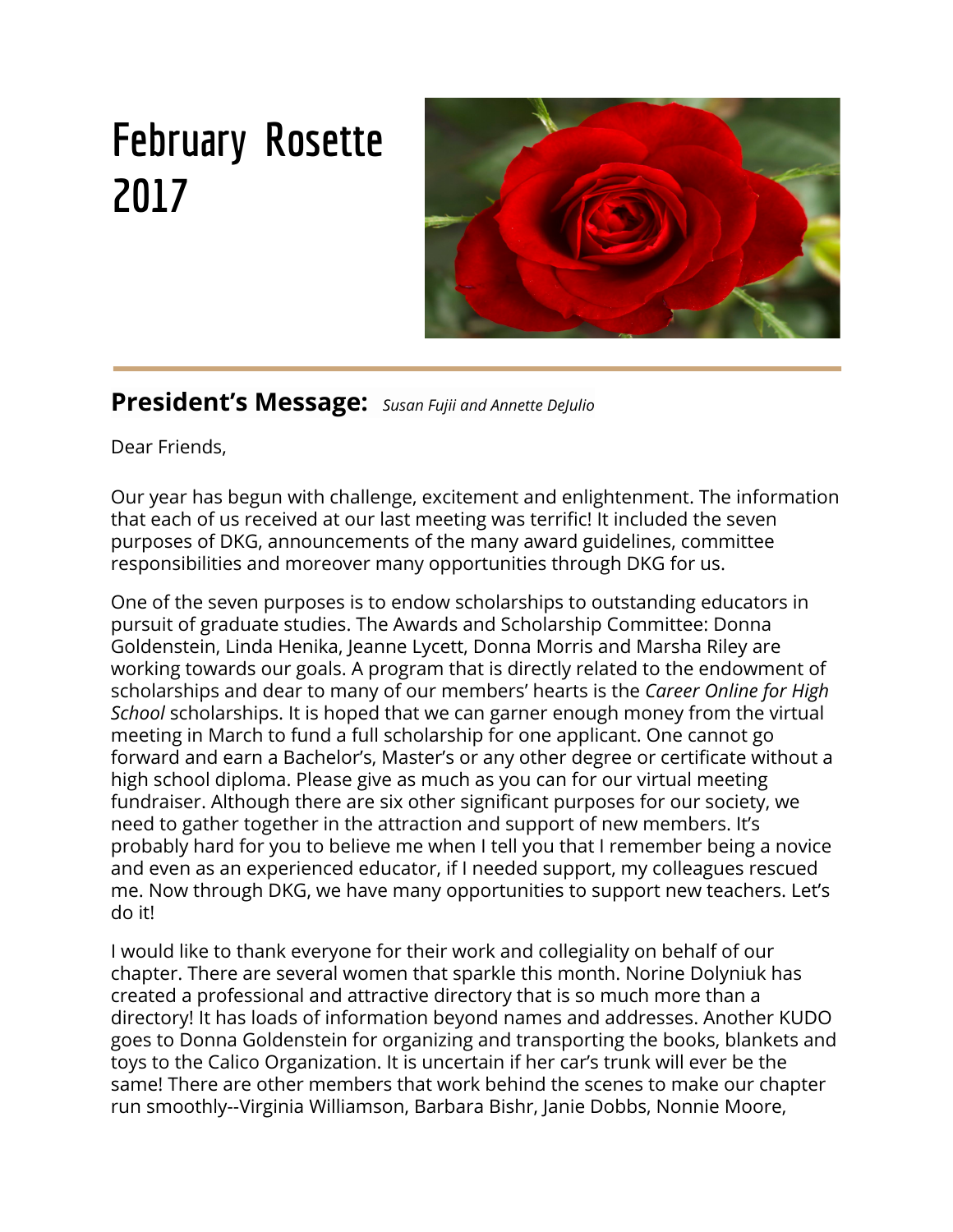## **March is Virtual Meeting Month**

**By Jean Groth**



**March is Virtual Meeting Month when we donate the amount we would have spent for dinner to go toward a scholarship. This year with your donation we will raise money for a scholarship for the Career Online High School- a joint partnership with the California Library Association and our Hayward Library's Literacy Plus Program.**

**In this 18 month program students:**

- **. Earn a high school diploma**
- **. Prepare for career entry or advancement by earning a career certificate in one of eight high-growth, high demand fields**

**. Gain employment search skills and support tools such as a resume, cover letter,**

 **and interviewing tips.**

**This program will help our Hayward residents who may have missed high school graduation, for one reason or another,**

**and are now ready to earn their diploma and a career certificate in a chosen field, taking steps toward a positive future.**

**We hope our generosity will provide a full scholarship of \$1, 010 for one student. Thank you**